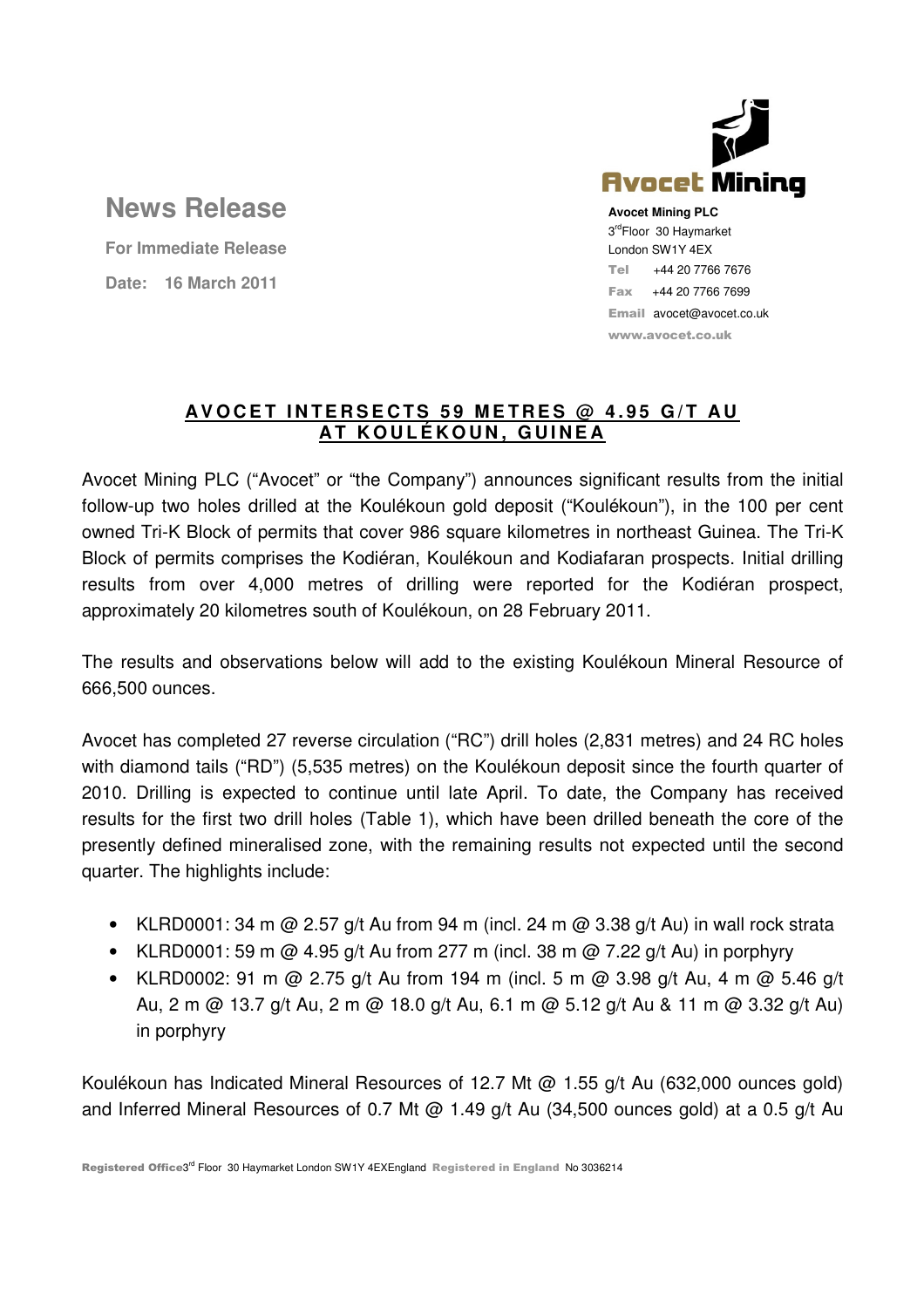cut off based on 19,208 metres of close-spaced RC and diamond drilling conducted by the previous owner, Wega Mining, during 2006, 2007 and 2008. The Mineral Resource is hosted in a 40-80 metre thick, steeply dipping zone of north-northwest striking porphyry dykes that has been tested over a strike length of 600 metres and to a vertical depth of 175 metres (refer to Figure 1). The core of the presently defined mineralised zone occurs where a northeast striking structure intersects the porphyry dykes. Avocet is drilling on 50 metre spaced east-west oriented fences to test the continuity of the resource over a strike length of 1,300 metres and to a vertical extent of 250 metres below surface.

The results from the first two holes are significant as they confirm that the main zone of porphyry-hosted gold mineralisation continues as a broad body to depth and that the general tenor of mineralisation remains in the 2 to 5 g/t Au range. Furthermore, the intersection of significantly mineralised wall rock strata in the hanging wall to the main zone along the northeast-striking structure adds a new zone of previously unrecognised mineralisation. To date, the drilling has also shown that there are several mineralised porphyry intrusions that are parallel to the main zone.

A review of the drill chips and core has shown that gold mineralisation is associated with quartz-carbonate-pyrite-arsenopyrite veins and veinlets within broad zones of pervasive silicacarbonate altered porphyry. The mineralised rock is massive and relatively unfractured. The wall rock sequence of turbidites also hosts zones of disseminated arsenopyrite with some visible gold in quartz-carbonate veins in the hanging wall and footwall of the mineralized porphyry dykes.

Avocet is expecting to receive additional drilling results in the coming weeks and plans to announce an updated Mineral Resource estimate for Koulékoun in Q2 2011.

Commenting on the initial drilling results at Koulékoun, Brett Richards, Chief Executive Officer for Avocet, stated:

"These early results indicate that Koulékoun is an even more promising prospect than suggested by the historic drilling data. Avocet looks forward to publishing further drilling results and the resource update, due in the second quarter, which should show that we are well on the way to advancing this prospect towards the feasibility stage. Our drilling programmes in both Guinea and Burkina Faso have so far provided us with greater confidence that we have multiple gold targets with significant potential in West Africa, which we will continue to explore over the coming months."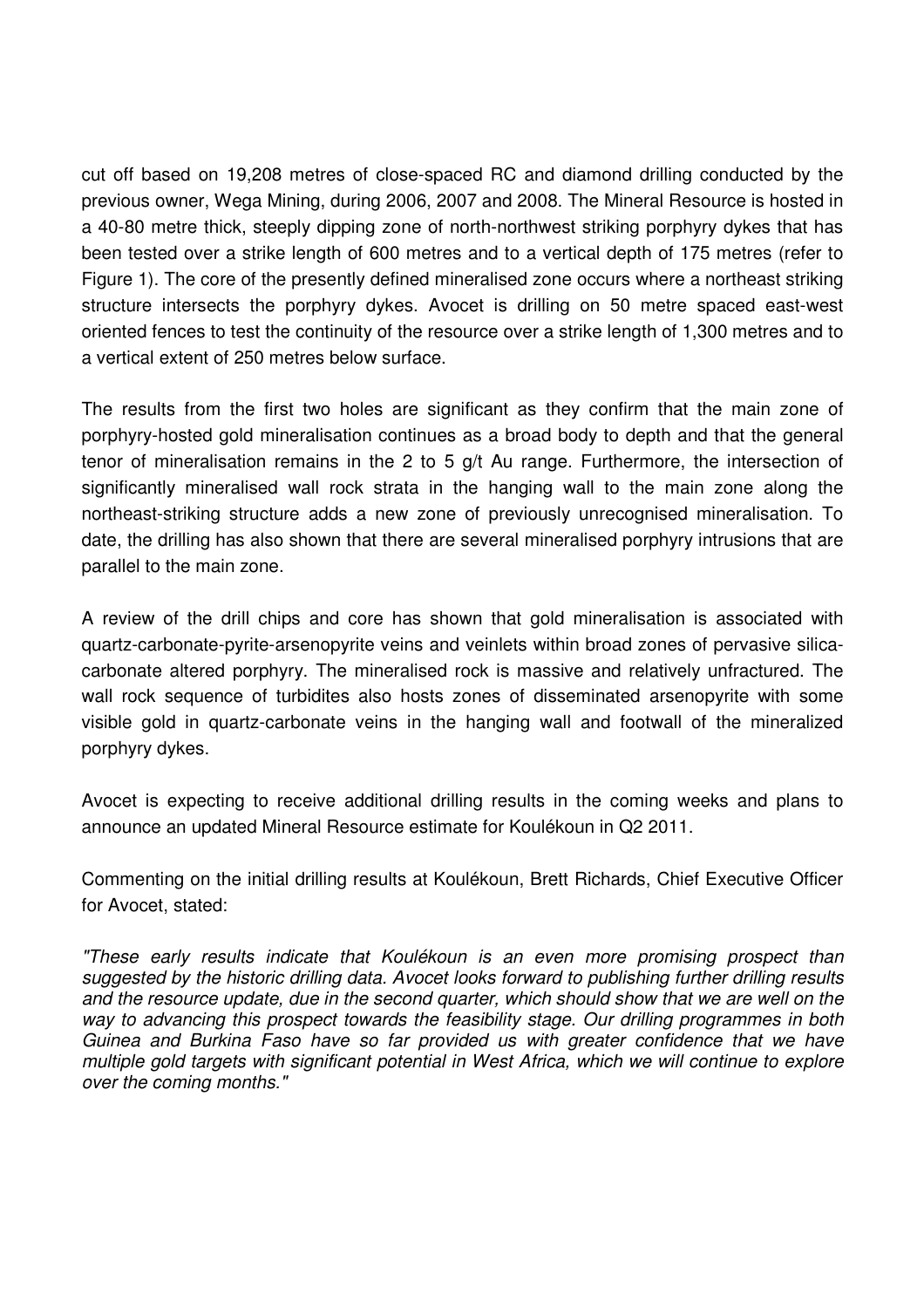The information in this announcement that relates to Exploration Results is based on information reviewed and audited by Mr Peter Flindell (MAusIMM), Executive Vice President of Exploration for Avocet. Mr Flindell has sufficient experience relevant to the style of mineralisation and type of deposit under consideration to qualify as a Qualified Person as defined by the Canadian National Instrument 43-101 for the reporting of Exploration Results, Mineral Resources and Mineral Reserves (NI 43-101) and as a Competent Person as defined by the Australian JORC Code (2004) for the reporting of Exploration Results, Mineral Resources and Ore Reserves. Mr Flindell consents to the inclusion of the technical information in this announcement in the form and context in which it appears.

All holes were angled at -55 degrees towards the west at an average depth of 350 metres with the deepest at 386 metres. Samples were submitted to SGS Laboratory in Siguiri, Guinea for Fire Assay using a 50 gram charge.

| For further information please contact: |                                 |                                 |                           |                          |  |  |  |  |  |  |  |
|-----------------------------------------|---------------------------------|---------------------------------|---------------------------|--------------------------|--|--|--|--|--|--|--|
| <b>Avocet Mining PLC</b>                | <b>Buchanan Communications</b>  | <b>Ambrian Partners Limited</b> | J.P. Morgan Cazenove      | <b>Arctic Securities</b> |  |  |  |  |  |  |  |
|                                         | <b>Financial PR Consultants</b> | NOMAD and Joint Broker          | Lead Broker               | <b>Financial Adviser</b> |  |  |  |  |  |  |  |
| Brett Richards, CEO                     | <b>Bobby Morse</b>              | Samantha Harrison               | Michael Wentworth-Stanley | Arne Wenger              |  |  |  |  |  |  |  |
| Mike Norris, FD                         | Katharine Sutton                | Jen Boorer                      | Neil J Passmore           | Petter Bakken            |  |  |  |  |  |  |  |
| Hans-Arne L'orange, EVP                 |                                 |                                 |                           |                          |  |  |  |  |  |  |  |
| <b>Business Development &amp;</b>       |                                 |                                 |                           |                          |  |  |  |  |  |  |  |
| <b>Investor Relations</b>               |                                 |                                 |                           |                          |  |  |  |  |  |  |  |
| +44 20 7766 7676                        | +44 20 7466 5000                | +44 20 7634 4700                | +44 20 7588 2828          | +47 2101 3100            |  |  |  |  |  |  |  |
| www.avocet.co.uk                        | www.buchanan.uk.com             | www.ambrian.com                 | www.jpmorgancazenove.com  | www.arcticsec.no         |  |  |  |  |  |  |  |
|                                         |                                 |                                 |                           |                          |  |  |  |  |  |  |  |

### **Notes to Editors**

Avocet Mining PLC ("Avocet" or "the Company") is a gold mining company listed on the AIM market of the London Stock Exchange (Ticker: AVM.L) and the Oslo Børs (Ticker: AVM.OL). The Company's principal activities are gold mining and exploration in Burkina Faso (as 90 per cent owner of the Inata gold mine), Malaysia (as 100 per cent owner of the Penjom gold mine, the country's largest gold producer) and Indonesia (as 80 per cent owner of the North Lanut gold mine and Bakan project in North Sulawesi).

In December 2010 Avocet announced that it had signed a binding agreement for the conditional sale of its South East Asian assets to J&Partners L.P, a private company, for US\$200 million. The transaction with J&Partners will leave Avocet as a West African gold producer with a clear strategy for growth in that region. Further details can be found in the press release dated 24 December 2010 and in the Company's preliminary results statement for 2010, dated 22 February 2011.

#### Background to operations

The Inata deposit presently comprises a Mineral Resource of 1.84 million ounces and a Mineral Reserve of 1.08 million ounces. Inata poured its first gold in December 2009 and has now reached a production rate in excess of 13,500 ounces per month. Other assets in West Africa include exploration permits in Burkina Faso (the most advanced being the Souma trend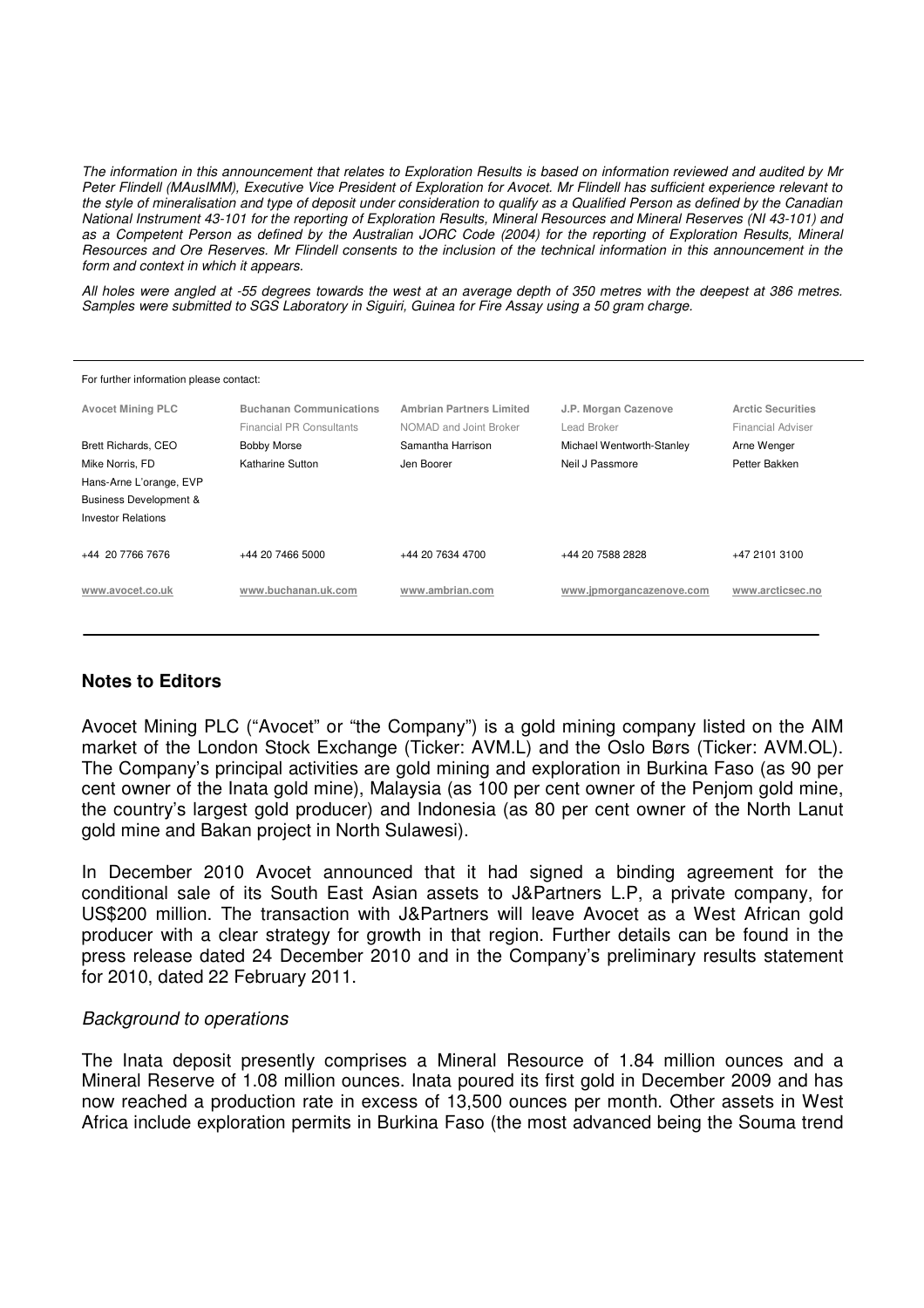at Bélahouro, some 20 kilometres from Inata, with a Mineral Resource of 561,100 ounces), Guinea and Mali (the most advanced being the Tri-K group of permits in Guinea with a Mineral Resource of 666,500 ounces).

Penjom is Malaysia's largest gold mine and was developed by Avocet in an area of historic alluvial mining. The mine is located in Pahang State, approximately 120 km north of the country's capital, Kuala Lumpur.

North Lanut in North Sulawesi, Indonesia, was developed by Avocet from the exploration stage. The mine is located within a Contract of Work, which includes exploration and mining rights over approximately 50,000 hectares in an area highly prospective for gold. Avocet holds an 80 per cent interest and an Indonesian company, PT Lebong Tandai, owns the remaining 20 per cent.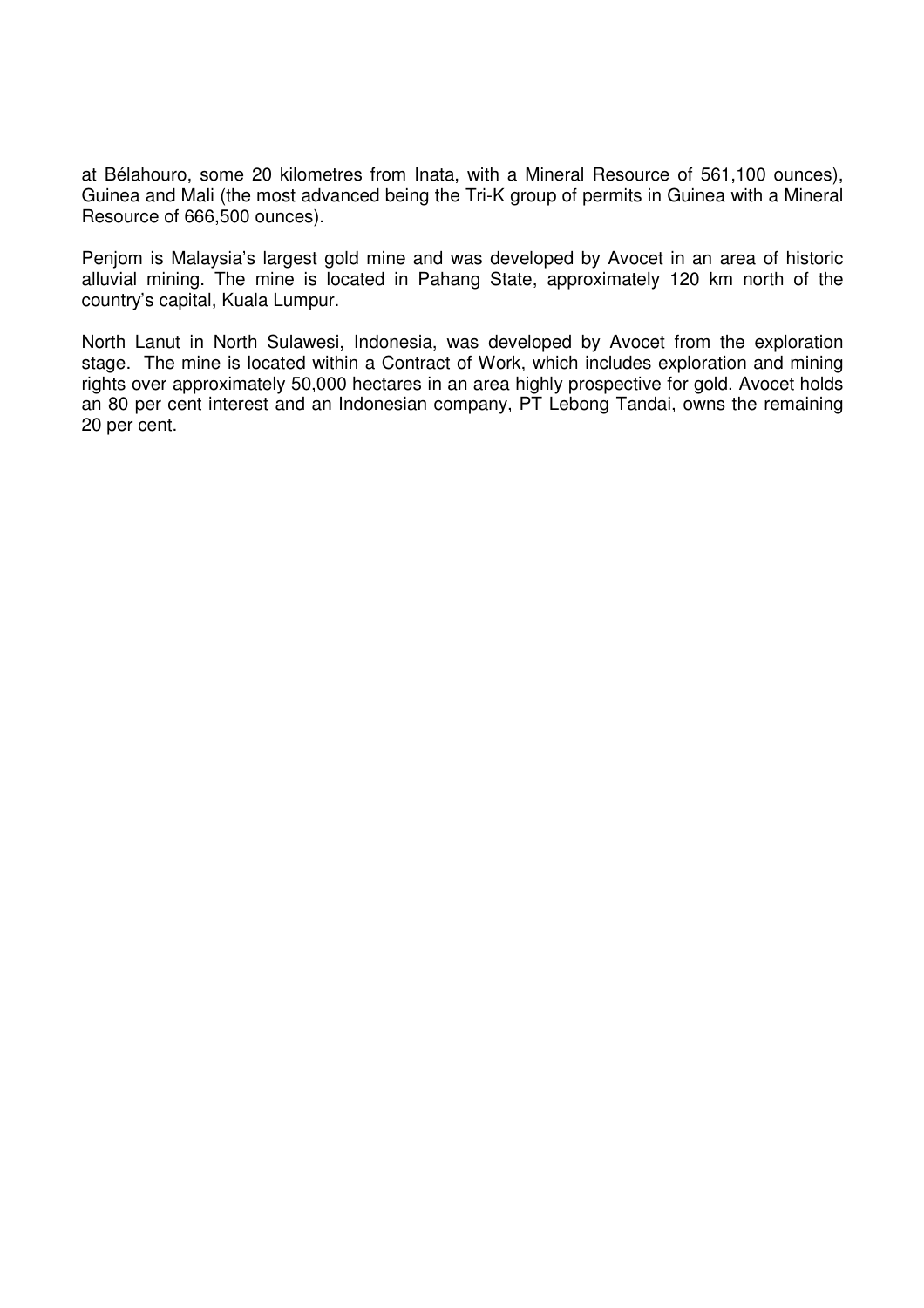#### **FIGURE 1-KOULÉKOUN DRILL SECTION**



Note: the 70m @ 2.35 g/t Au intercept is from the historic Wega drill holes